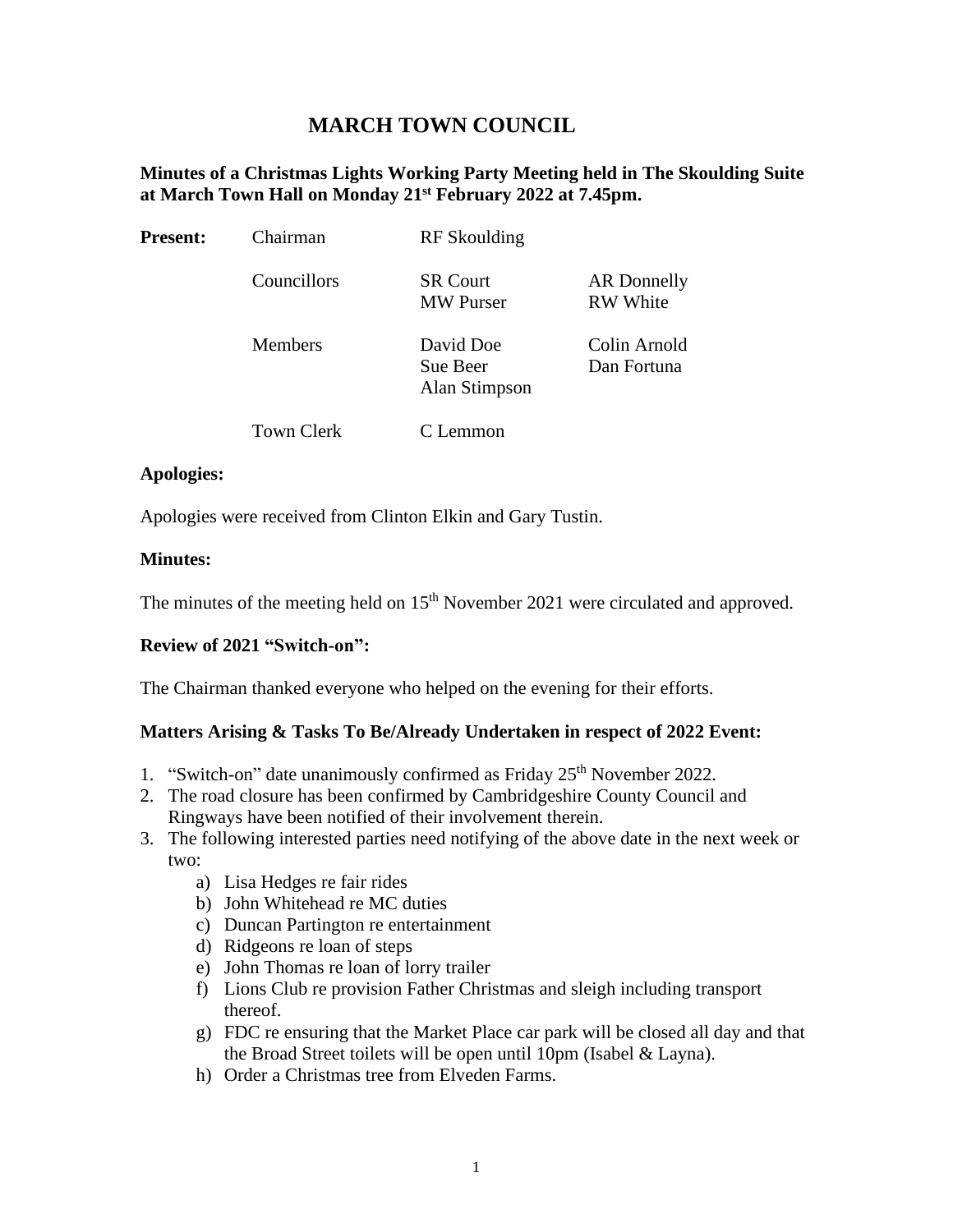- i) Ascertain whether Sainsbury's and Tesco's will allow bag-packing or collection days.
- j) Approach Balfour Beatty to ascertain whether they will again supervise electrical works since this is the only practical way the Committee can legally access CCC street lighting columns.
- k) Assistant Town Clerk to be requested to book St John Ambulance.
- l) Decide upon a suitable person to switch on the lights.
- m) Apply for CCC Street Lighting License.
- 4. March Town Council has committed £25,000 in its 2022/2023 budget for Christmasrelated expenditure.
- 5. In previous years a maximum of  $\text{\pounds}7,500$  has been paid out to helpers.
	- All payments were subject to recipients signing a receipt acknowledging that they were responsible for their own tax and national insurance if applicable. Discussions need to be held regarding the best way to proceed in 2022 since Clinton and Dean Elkin have both stated that they no longer wish to assist with the erection and dismantling duties.
- 6. All cross-street wires and wall bolts need testing during 2022. Tests are due biannually so will need testing again in 2024.
- 7. More complaints than normal were received regarding light outages and the failure to remedy faults. Better communication and management are needed for this coming year. The following points need resolving:
	- a) Is the cherry-picker being used in the correct manner?
	- b) Do some street light sockets need replacing?
	- c) Are there any better or more cost-effective erecting and dismantling methods that could be adopted? This will be investigated by Dan Fortuna and Alan Stimpson and discussed again at the next meeting.

## **Tasks Still to be Undertaken:**

- 1. Discussions are needed to ascertain how improvements can be made to the Christmas tree and "Nativity Scene" displays.
- 2. SAG paperwork needs to be completed at the earliest opportunity.
- 3. It was agreed that the following groups can have stalls etc at the event if they so wish:
	- a) Waterman's Club (on bridge).
	- b) Scouts (in vicinity of Iceland).
	- c) Churches Together (Nativity Scene in "old man's shelter).
- 4. It was hoped that Rachel Burry and Stuart Rayner would remain in the joint roles of Head Steward.
- 5. The need to recruit more stewards was essential.
- 6. A Christmas Shop Window competition will be arranged in due course. Town Clerk to produce a letter for distribution around the shops in late October 2022.
- 7. Robert Skoulding again agreed to sponsor the "Best Decorated House" competition.
- 8. It was agreed that the grotto should not be re-instated for 2022.